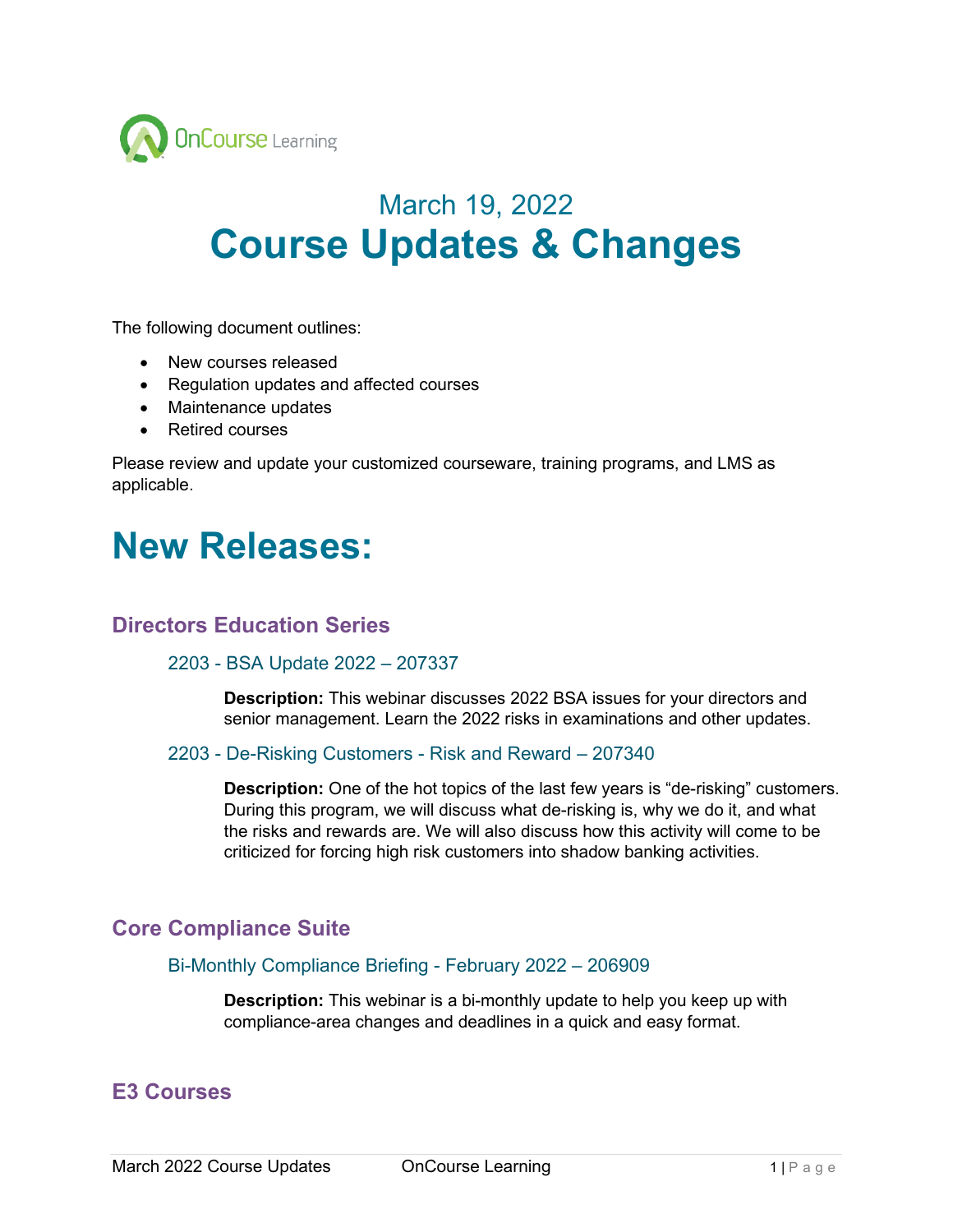# **Regulation Updates:**

There are no regulation updates this month.

# **Maintenance Updates:**

## **The following courses have been updated:**

Fair Lending Overview Refresher – 2770

### CU - Fair Lending Overview Refresher – 124155

**Question change:** *Pre- and Post-Test Question 7* 

**Clarification** – Correct answer changed from "True" to "False."

## Unfair, Deceptive, or Abusive Acts or Practices for the Financial Institution - E3 – 159285

**Question change:** *Pre- and Post-Test Question 7* 

**Old version** – "A representation may be deceptive if the majority of consumers in the target class do not share the *consumer's* interpretation, so long as a significant minority of such consumers is misled."

**New version** – "A representation may be deceptive if the majority of consumers in the target class do not share the *lender's* interpretation, so long as a significant minority of such consumers is misled."

## AML for Tellers – 846

### CU - AML for Tellers – 13961

**(1) Section deletion:** *AML Responsibilities > Reporting and Recordkeeping > Page 5*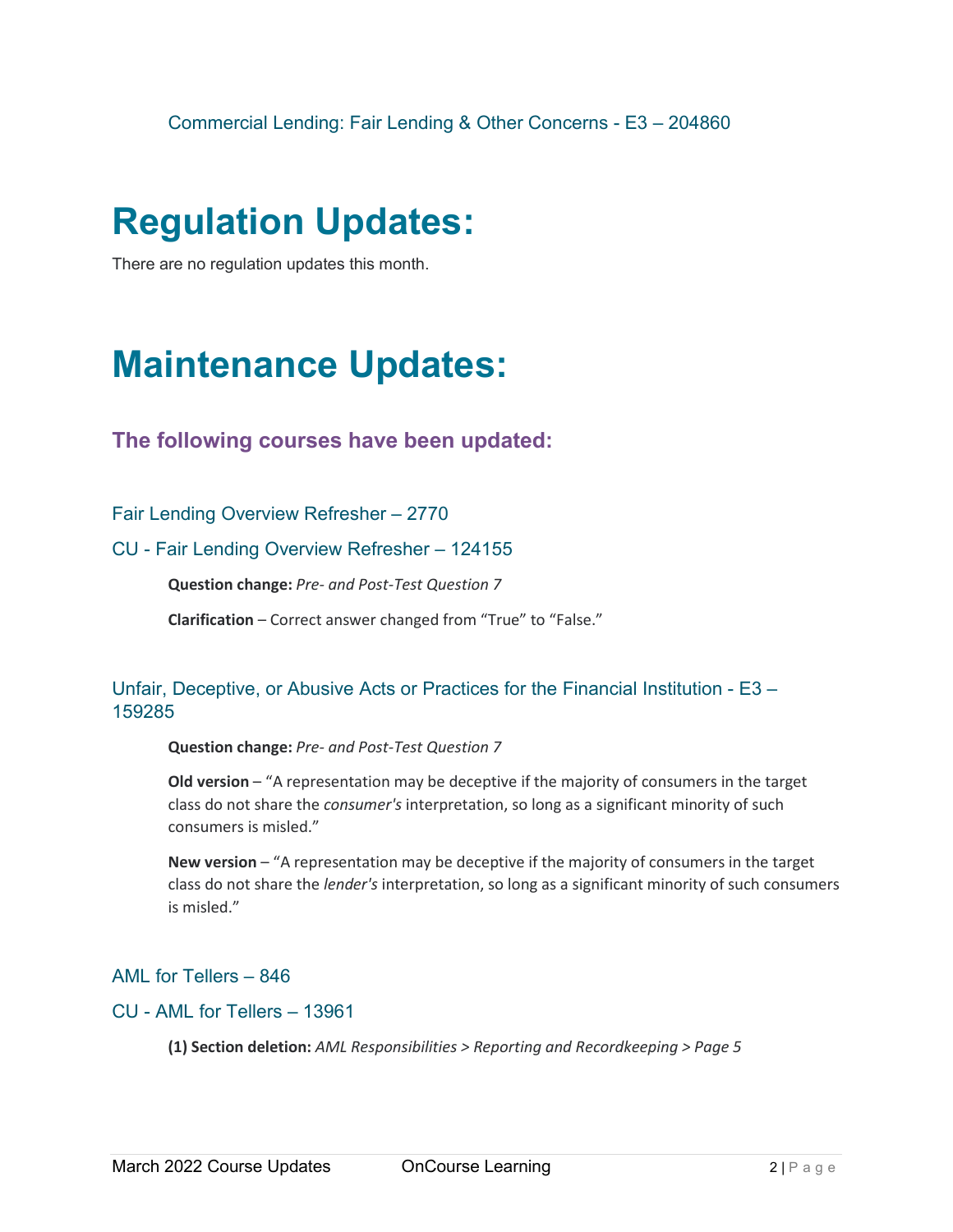**Clarification** – "Did You Know? This record is referred to as the '\$3000 Travel Rule Log.' You should be aware of its location in your branch," was removed because it is no longer relevant to the course.

**(2) Wording change:** *AML Responsibilities > Bring It on Home > Page 1*

**Old version** – "Well, according to the transaction history here, your deposits are typically under \$10,000. When we get a large currency transaction *of \$10,000 or more*, we have to fill out a Currency Transaction Report."

**New version** – "Well, according to the transaction history here, your deposits are typically under \$10,000. When we get a large currency transaction *over \$10,000*, we have to fill out a Currency Transaction Report."

# **Mortgage Course Updates:**

# **The following course(s) have been updated in the OCL Artisan environment:**

## Ability to Repay (ATR) and Qualified Mortgage (QM) Rules – 25023

**Wording change:** *The Ability to Repay and Qualified Mortgage Rules > The Qualified Mortgage Rule > 2 Definitions*

**Old version** – "**Real estate-related fees** (e.g., title examination fees, appraisal fees, credit report fees, and document preparation fees), so long as the charge is reasonable, the creditor receives no direct or indirect compensation for the fee, and the fee is not paid to an affiliate of the creditor"

**New version** – "**Real estate-related fees** (e.g., title examination fees, appraisal fees, credit report fees, and document preparation fees), unless:

- The charge is reasonable
- The creditor receives no direct or indirect compensation for the fee, and
- The fee is not paid to an affiliate of the creditor"

## Telemarketing Consumer Fraud and Abuse Prevention Act – 12622

**Regulation update:** Penalty for unfair and deceptive trade practices raised from \$43,280 to \$46,517.